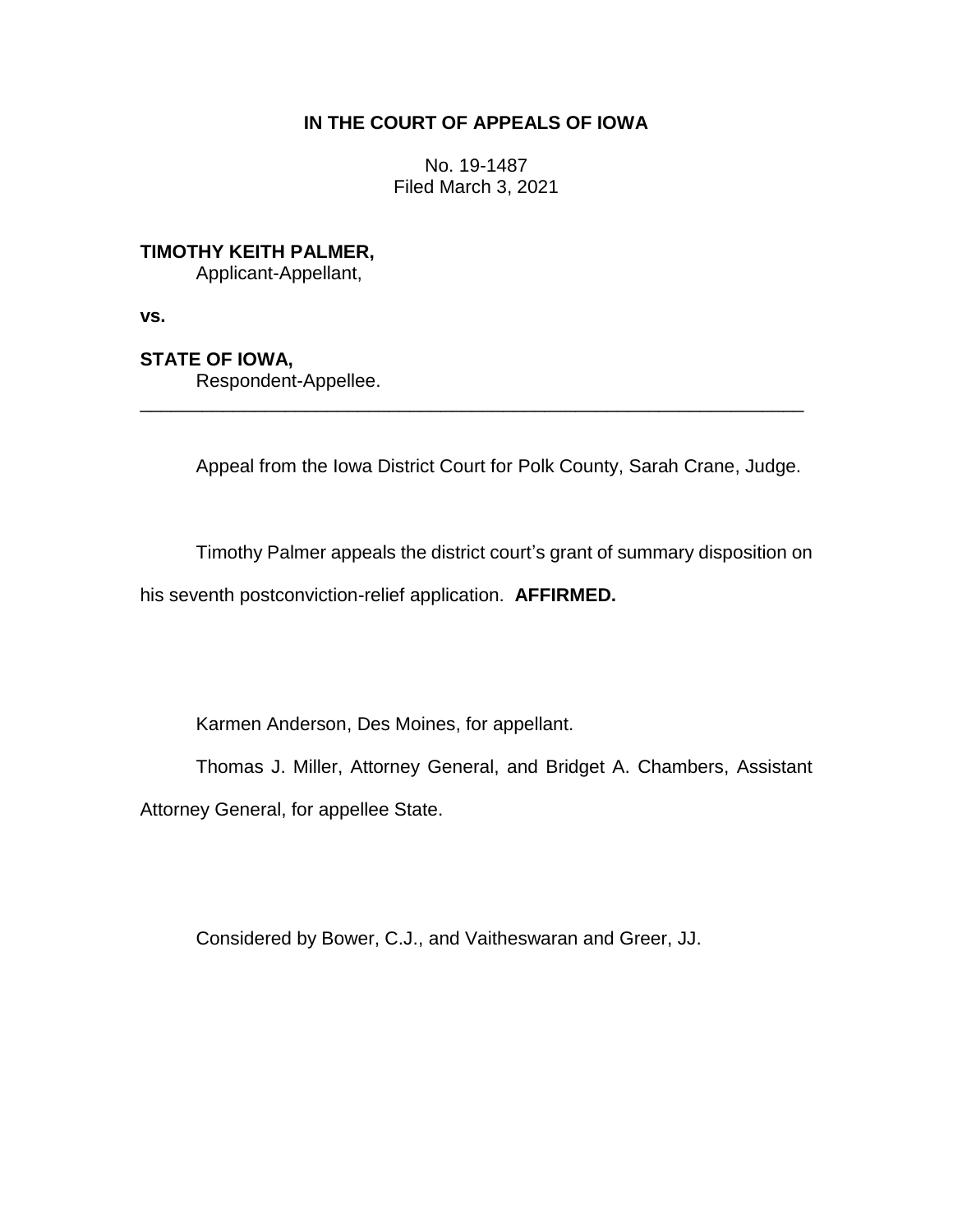## **VAITHESWARAN, Judge.**

 $\overline{a}$ 

More than twenty-five years ago, a jury found Timothy Palmer guilty of firstdegree murder and first-degree robbery in connection with the death of a man in Des Moines, Iowa. The court of appeals affirmed his judgment and sentence in 1997. *See State v*. *Palmer*, 569 N.W.2d 614, 618 (Iowa Ct. App. 1997). Procedendo issued the same year. Twenty-one years later, Palmer filed his seventh application for postconviction relief. The State moved for summary disposition, which the district court granted.

On appeal, Palmer contends "it was error for the [c]ourt to dismiss out his claims due to statute of limitation violations." He asserts he "should have been afforded his day in court."

Iowa Code section 822.3 prescribes a three-year statute of limitations for filing a postconviction-relief application but provides an exception for a ground of fact or law that could not have been raised within the applicable time period. *See*  Iowa Code § 822.3 (2018). The supreme court also has held that certain postconviction-relief applications may relate back to the date of a timely-filed petition. *See Allison v*. *State*, 914 N.W.2d 866, 891 (Iowa 2018).<sup>1</sup>

<sup>1</sup> Effective July 1, 2019, the legislature amended Iowa Code section 822.3 to state, "[a]n allegation of ineffective assistance of counsel in a prior case under this chapter shall not toll or extend the limitation periods in this section nor shall such claim relate back to a prior filing to avoid the application of the limitation periods." 2019 Iowa Acts ch. 140 § 34 (codified at Iowa Code § 822.3 (2019)). The court of appeals recently stated, "[t]his amendment appears to abrogate *Allison*." *Johnson v. State,* No. 19-1949, 2021 WL 210700, at \*3 (Iowa Ct. App. Jan. 21, 2021). Palmer's postconviction-relief application was filed before the effective date of the amendment, but the court's ruling was filed after the effective date. In light of the district court's conclusion that *Allison* did not save Palmer's application—a conclusion with which we agree—we need not address the amendment.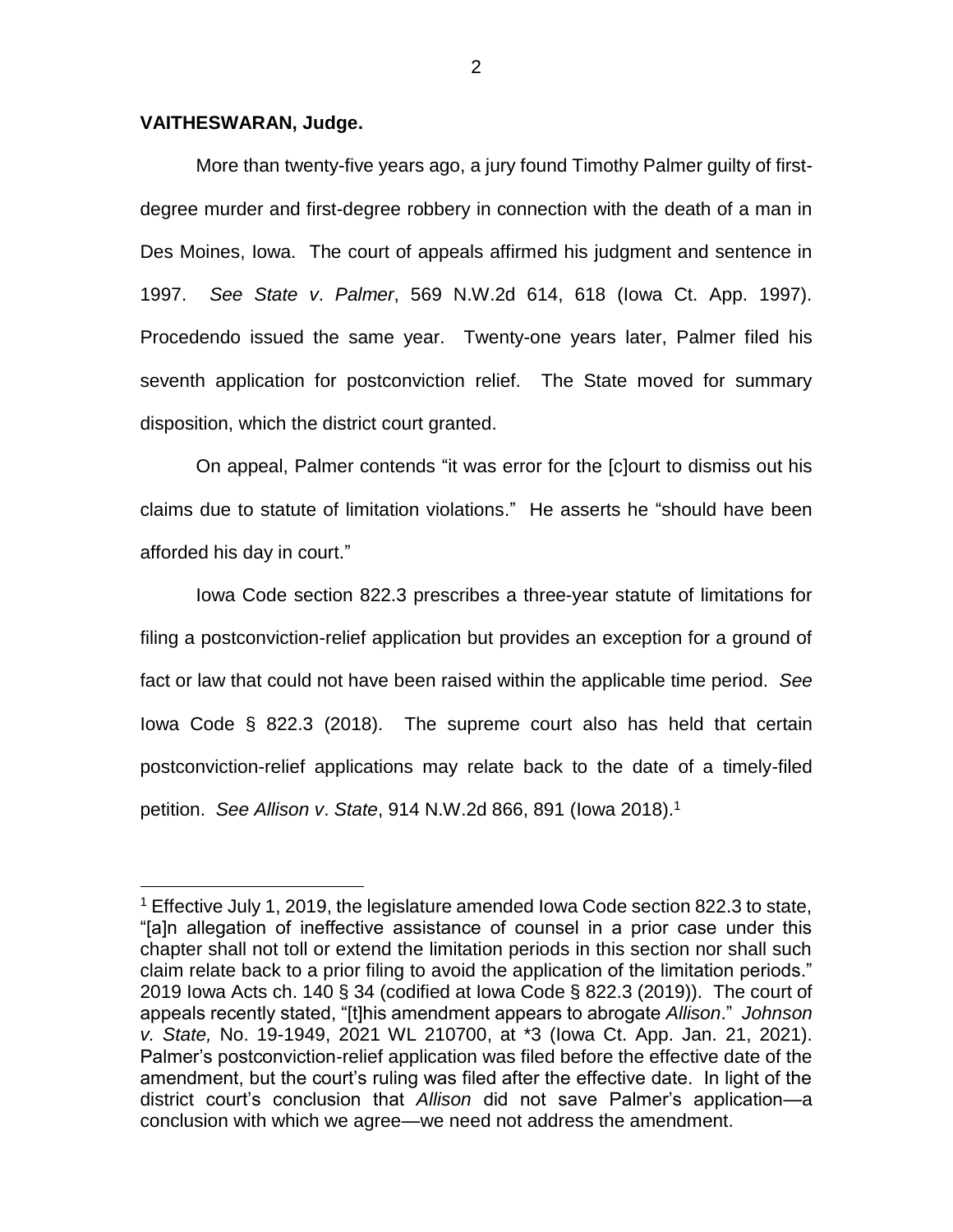Palmer relies on *Allison* to save his concededly untimely seventh application. *Allison* specifically held:

[W]here a PCR petition alleging ineffective assistance of trial counsel has been timely filed per section 822.3 and there is a successive PCR petition alleging postconviction counsel was ineffective in presenting the ineffective-assistance-of-trial-counsel claim, the timing of the filing of the second PCR petition relates back to the timing of the filing of the original PCR petition for purposes of Iowa Code section 822.3 if the successive PCR is filed *promptly* after the conclusion of the first PCR action.

914 N.W.2d at 891 (emphasis added).

The postconviction court concluded "Palmer [did] not fall within the parameters set forth in *Allison*." The court explained that this was "his seventh, not second" postconviction-relief application and "the time lag between each PCR application" could not "be consider[ed] 'prompt.'" We discern no error in the court's conclusion. *See Williams v*. *State*, No. 19-1817, 2020 WL 7385279, at \*1–2 (Iowa Ct. App. Dec. 16, 2020) (holding fourth postconviction-relief application timebarred); *Losee v*. *State*, No. 19-1702, 2020 WL 4499771, at \*2–3 (Iowa Ct. App. Aug. 5, 2020) (finding fifth postconviction-relief application time-barred); *Thompson v*. *State*, No. 19-0322, 2020 WL 2060310, at \*3–4 (Iowa Ct. App. Apr. 29, 2020) (holding third postconviction-relief application was not promptly filed); *Morris v*. *State*, No. 18-1021, 2019 WL 3714820, at \*1–2 (Iowa Ct. App. Aug. 7, 2019) (holding third postconviction-relief application time-barred).

Palmer additionally contends one of his claims falls within the ground-offact exception to the time bar. To fall within the exception, an applicant must show "the alleged ground of fact could not have been raised" within the limitations period

3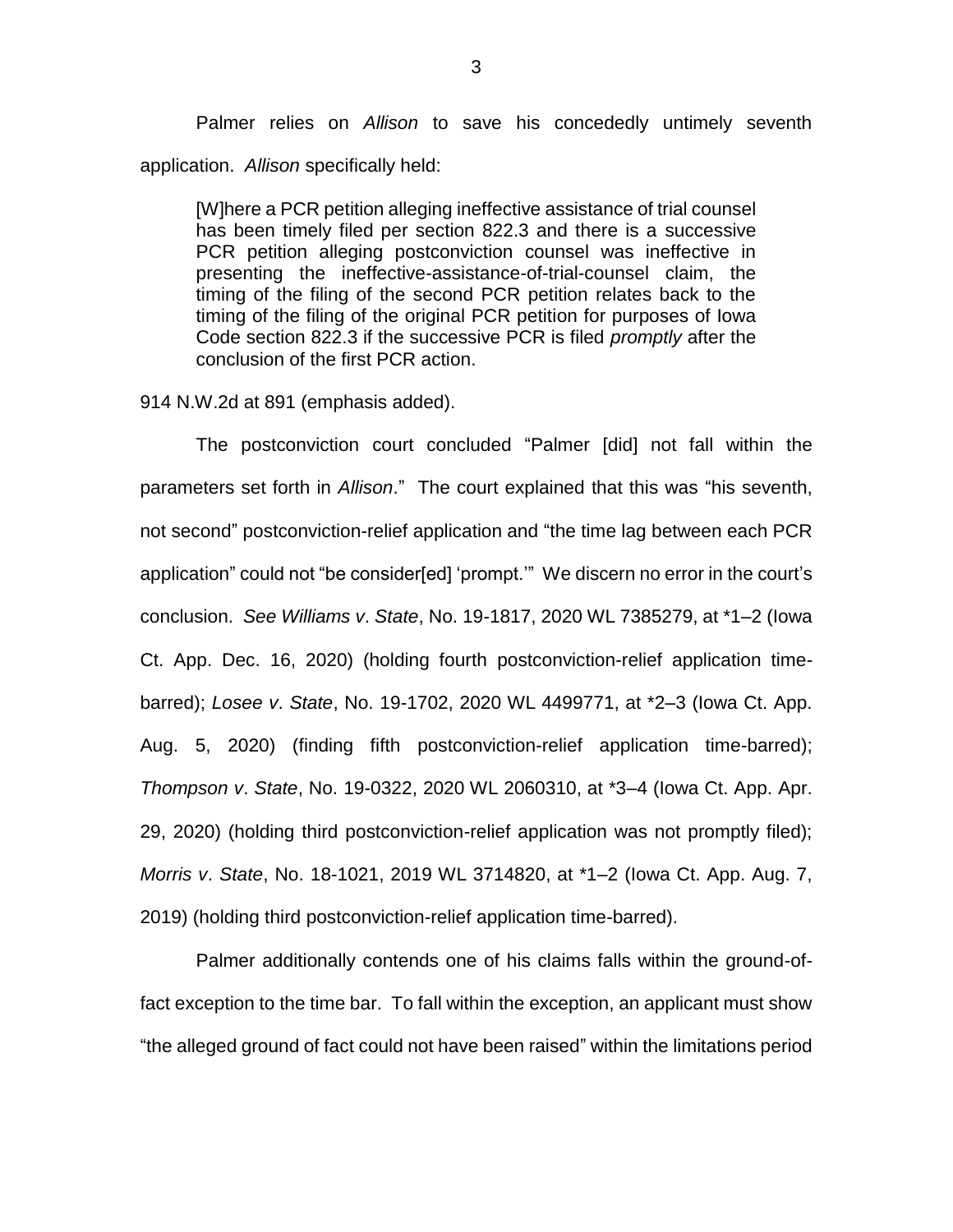and there is "a nexus between the asserted ground of fact and the challenged conviction." *Harrington v*. *State*, 659 N.W.2d 509, 520 (Iowa 2003).

Palmer alleged the State "had a duty to disclose" that the medical examiner who testified at trial "did not pass his board[]" certification exam. *See Brady v*. *Maryland*, 373 U.S. 83, 87 (1963) (governing State's obligation to disclose exculpatory information). The postconviction court determined evidence of his failure to pass the board examination was discovered after the three-year limitations expired and, "[t]here is a genuine issue of material fact regarding whether Palmer could have known about the failed board[] [exams] at the time of trial." The court nonetheless found no "genuine issue of material fact regarding whether the alleged impeachment evidence ha[d] a nexus to the challenged conviction." Accordingly, the court concluded the ground of fact was insufficient to overcome the time bar.

We conclude Palmer could have discovered the medical examiner's credentials within the applicable time period. Unlike evidence that materializes long after trial, his qualifications could have been elicited in a discovery deposition or on questioning at trial. *See Moon v*. *State*, 911 N.W.2d 137, 143 (Iowa 2018) ("The onus is on the applicant to" establish "the 'obvious requirement' that he or she could not have raised the ground of fact within the limitations period."); *cf*. *Schmidt v*. *State*, 909 N.W.2d 778, 799 (Iowa 2018) (noting a "recantation was not available to [the defendant] within the three-year period following the date of his conviction and [the defendant] could not have discovered the recantation earlier than he did *in the exercise of due diligence*" (emphasis added)); *State v*. *Werts*, No. 01-1813, 2003 WL 21696562, at \*5 (Iowa Ct. App. July 23, 2003) ("The trial

4